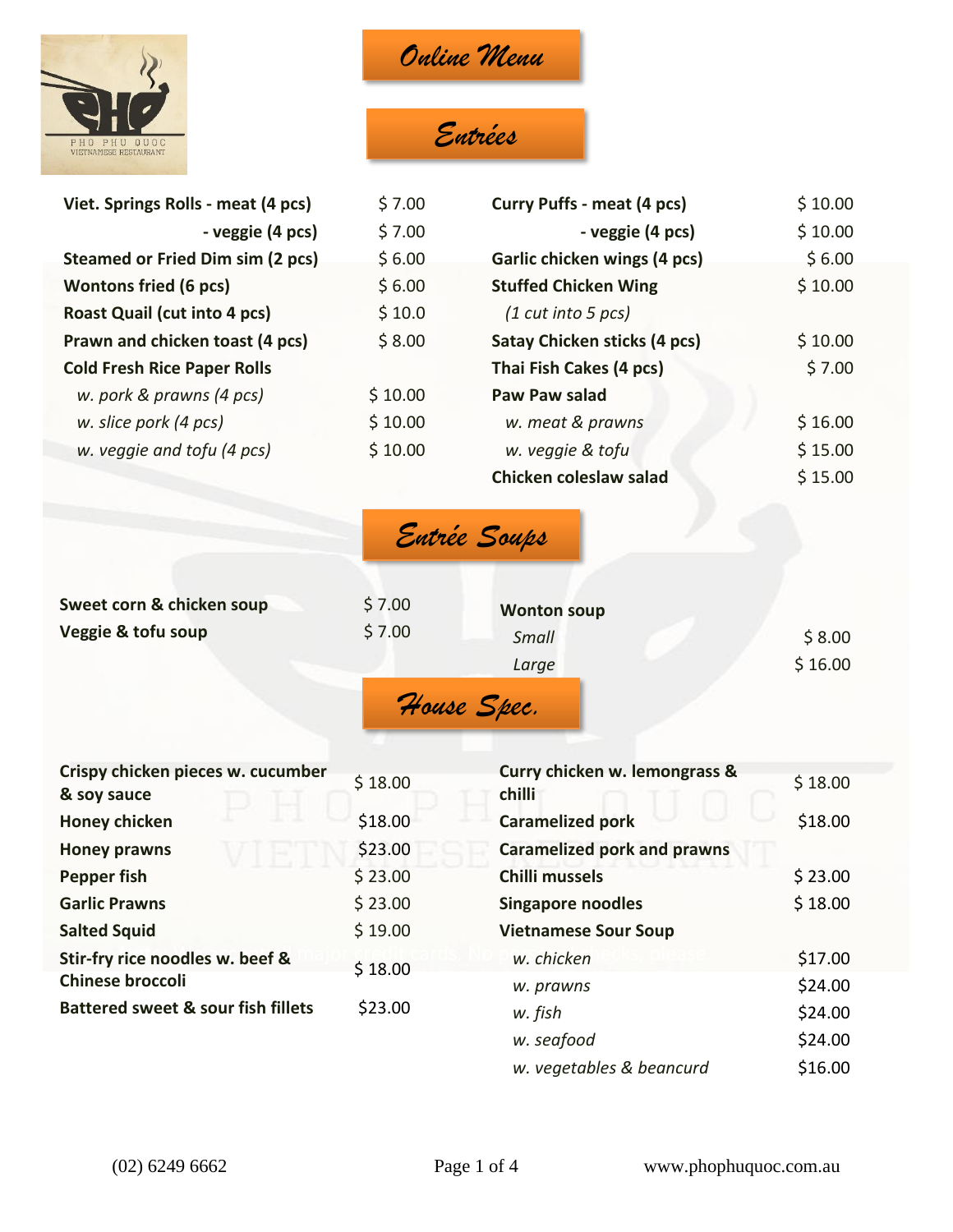



*Beef Rice Noodle Soup (Pho)*

#### **Beef Rice Noodle Soup (Pho Bo)**

| w. sliced beef | \$16.00 | w. Special (sliced beef, beef flank, | \$17.00 |
|----------------|---------|--------------------------------------|---------|
| w. beef flank  | \$16.00 | tripe, beef balls)                   |         |
| w. beef balls  | \$16.00 | w. chicken                           | \$16.00 |



#### **Rice Noodle or Egg Noodle Soup**

| w. pork chops | \$16.00 |
|---------------|---------|
| w. seafood    | \$18.00 |
| w. wontons    | \$16.00 |

#### **(\$7.00 extra for larger serving)** *w. crispy skin chicken \$ 16.00*

| w. combination       | \$18.00 |
|----------------------|---------|
| w. vegetables & tofu | \$15.00 |

### *Rice Vermicelli (Bun)*

| <b>Spicy Beef Noodle Soup</b> | \$17.00 | Rice Vermicelli noodle salad   |         |
|-------------------------------|---------|--------------------------------|---------|
| (Bun Bo Hue)                  |         | w. king prawns                 | \$18.00 |
| <b>Vietnamese Laksa</b>       |         | w. meat or veggie spring rolls | \$16.00 |
| w. chicken or beef            | \$17.00 | w. seafood spring rolls        | \$16.00 |
| w. prawn/seafood/combo        | \$18.00 | w. beef/chicken                | \$17.00 |
| w. vegetables & tofu          | \$16.00 | w. pork chops                  | \$17.00 |
|                               |         | w. bean curd & lemongrass      | \$16.00 |

*Stir-fry with Rice/Soft Egg/Crispy Egg* 

*Noodles*

| Pork/chicken/beef w.<br>vegetables | \$18.00 | <b>Seafood or Combination</b> | \$20.00 |
|------------------------------------|---------|-------------------------------|---------|
| Vegetables & tofu                  | \$18.00 |                               |         |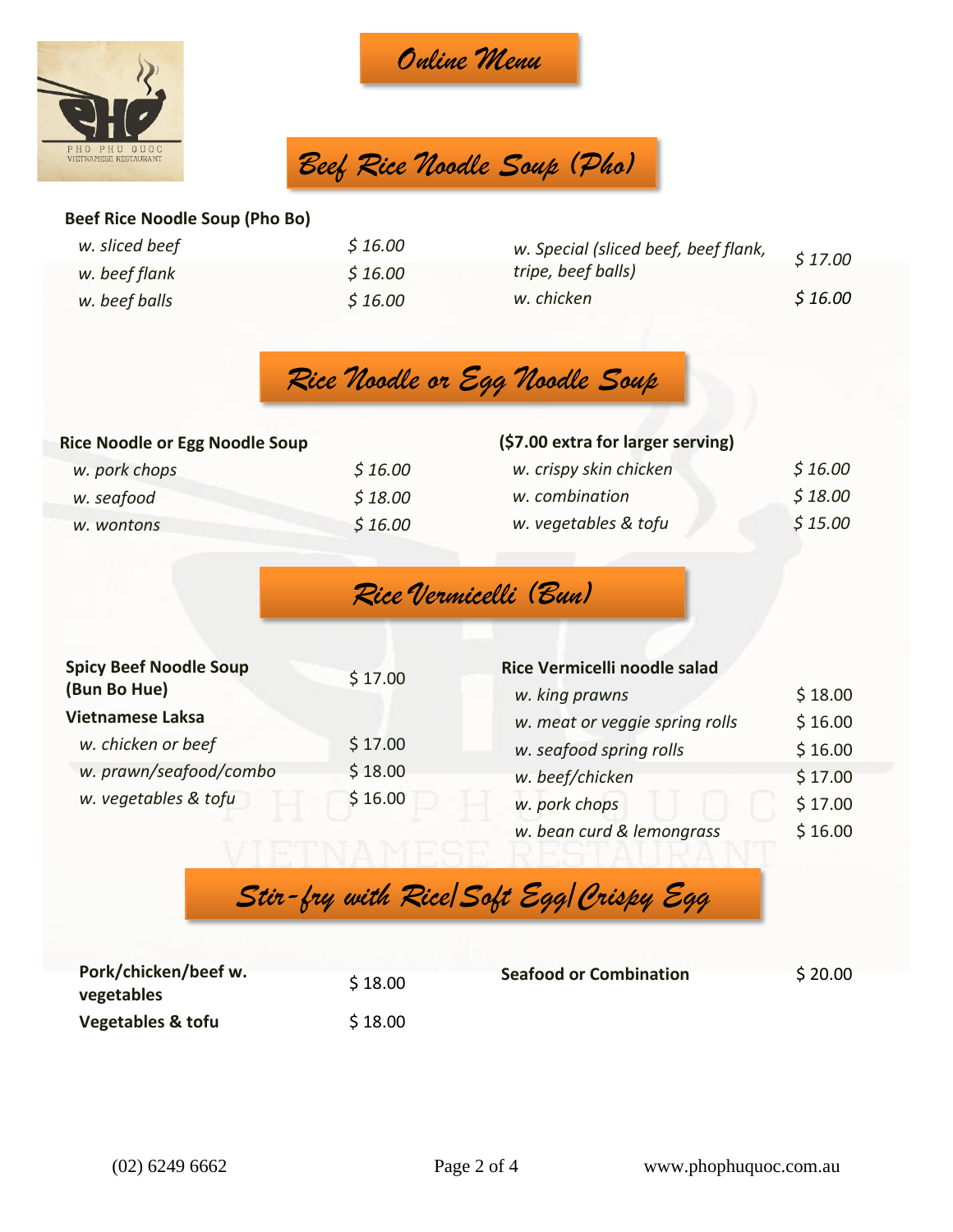

*Online Menu*

## *Rice Dishes*

| <b>Steamed Rice</b>  |         | <b>Special Fried Rice</b>           |         |
|----------------------|---------|-------------------------------------|---------|
| Small/person         | \$3.00  | Small                               | \$8.00  |
| Hai Nam Chicken Rice | \$16.00 | Large                               | \$10.00 |
| Pork chops w. rice   | \$17.00 | <b>Crispy Chicken w Tomato Rice</b> | \$17.00 |

*Main Course (stir-fry dishes)*

| <b>Seafood or Prawns</b> | \$23.00 | Sauces available              |
|--------------------------|---------|-------------------------------|
| <b>Chicken</b>           | \$18.00 | Lemon grass and mild chilli   |
| <b>Beef</b>              | \$20.00 | Curry in coconut cream        |
| <b>Beef or pork</b>      | \$18.00 | Sate                          |
|                          |         | <b>Basil</b>                  |
|                          |         | <b>Vegetables and Cashews</b> |
|                          |         | <b>Black Bean</b>             |

*Vegetarian Dishes (stir-fry)*

| Vegetables and tofu in<br>oyster sauce | \$16.00 |  |
|----------------------------------------|---------|--|
| <b>Vegetables with cashews</b>         | \$16.00 |  |

| Clear rice vermicelli w tofu &<br>mushrooms   | \$16.00 |
|-----------------------------------------------|---------|
| <b>Curried Vegetables in coconut</b><br>cream | \$16.00 |
| Tofu w. basil & chilli                        | \$16.00 |